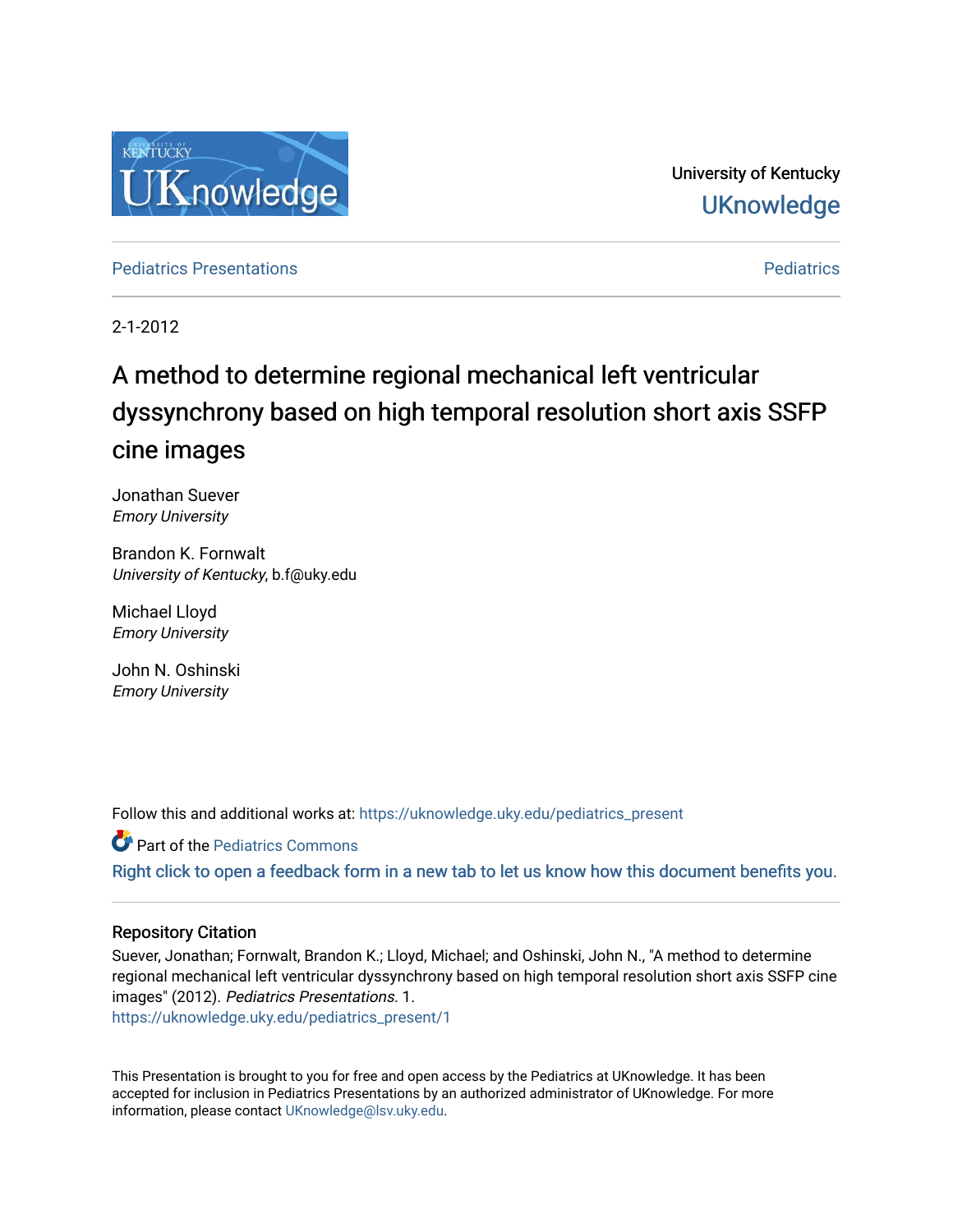





# A method to determine regional mechanical left ventricular dyssynchrony based on high temporal resolution short axis SSFP cine images

Jonathan Suever<sup>1\*</sup>, Brandon K Fornwalt<sup>2</sup>, Michael Lloyd<sup>3</sup>, John N Oshinski<sup>1,4</sup>

From 15th Annual SCMR Scientific Sessions Orlando, FL, USA. 2-5 February 2012

### Background

Left ventricular (LV) mechanical dyssynchrony has been proposed as a parameter to select patients for cardiac resynchronization therapy (CRT) [Bax et al JACC 2005]. Several recent studies have shown that placing the LV pacing lead in the most delayed regions yields a better response to CRT [Ansalone et al JACC 2002]. However, most imaging-based methods assess global LV dyssynchrony providing a single value for the entire LV. Regional maps of LV dyssynchrony are required for planning LV lead placement.

The objective of this study was to develop a method to create a map of regional left ventricular mechanical dyssynchrony based on short-axis SSFP cine images.

#### Methods

We examined a series of 13 patients that met standard criteria for CRT (QRS>120ms, NYHA HF class III-IV). Patients underwent a CMR exam prior to CRT that included acquisition of high temporal resolution shortaxis cine images (60 frames/cardiac cycle). The endocardial boundary was delineated in a semi-automated manner, and the boundary contour was sampled at 100 equally spaced points (Figure 1A). A time-series of radial motion curves relative to the center of mass was generated for each radial location and over each slice.

#### Results

To detect dyssynchronous regions of the LV, a model of "synchronous" contraction must be identified. Our method to identify a synchronous contraction curve used quality threshold (QT) clustering to identify the

<sup>1</sup>Wallace H. Coulter Department of Biomedical Engineering, Georgia Institute of Technology / Emory University, Atlanta, GA, USA

Full list of author information is available at the end of the article



Using cross-correlation, each radial contraction curve was shifted in time to find the time shift that resulted in the best correlation with the reference curve (Figure 1B). This analysis was repeated for every point throughout the LV and time shift values were projected onto the standard AHA 17-segment model to create a mechanical dyssynchrony map (Figure 1C). We were able to successfully generate dyssynchrony maps in all 13 patients.

#### Conclusions

We present a robust method to provide a map of regional LV mechanical dyssynchrony that utilizes cross-correlation with a patient-specific reference contraction curve. This method can be used to identify regions of mechanical dyssynchrony for lead placement planning.

#### Funding

This research was funded by the National Science Foundation Graduate Research Fellowship and the American Heart Association.

#### Author details

<sup>1</sup>Wallace H. Coulter Department of Biomedical Engineering, Georgia Institute of Technology / Emory University, Atlanta, GA, USA. <sup>2</sup>Dept of Pediatrics and Biomedical Engineering, Division of Pediatric Cardiology, University of Kentucky, Lexington, KY, USA. <sup>3</sup>Dept of Cardiology, Division of



© 2012 Suever et al; licensee BioMed Central Ltd. This is an open access article distributed under the terms of the Creative Commons Attribution License [\(http://creativecommons.org/licenses/by/2.0](http://creativecommons.org/licenses/by/2.0)), which permits unrestricted use, distribution, and reproduction in any medium, provided the original work is properly cited.